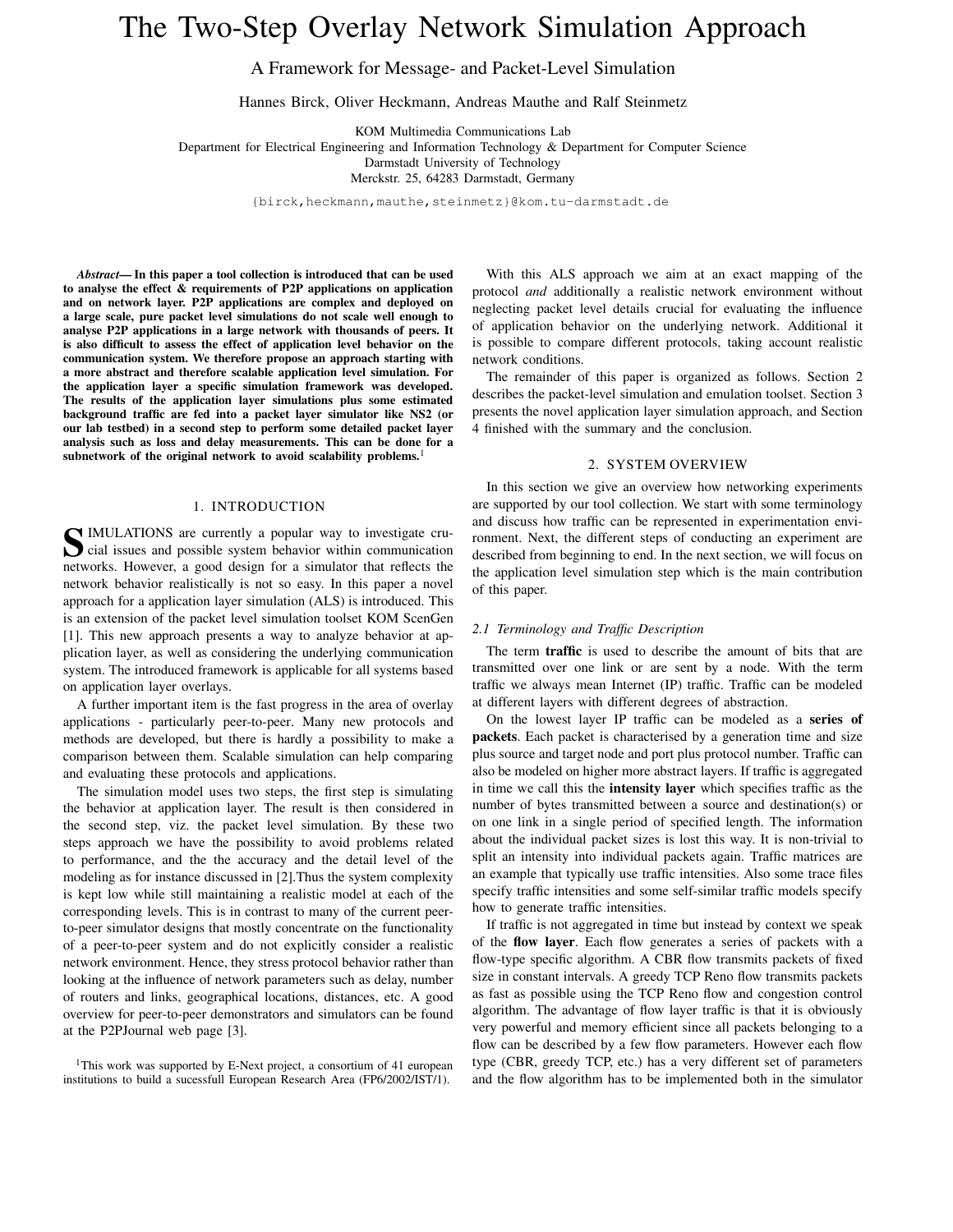and traffic emulator. All flows have a start time and a node/port pair. The greedy TCP source has the following additional parameters: *Packet size, Amount of data to be transferred and TCP algorithm parameters*.

The next highest layer is the **session layer**. A session consists of a number of closely related flows or intensities. A simple IP telephony session for example might contain a number of CBR flows following each other with switching directions. A session can be seen as the runtime instance of one application.

The highest layer - the **application mix layer** - models how many sessions of which traffic model respective application are generated in one edge node (e.g. 40 IP Telephony, 20 Peer-to-Peer and 100 WWW sessions). The application mix is specified in the node & link property step (see below).

Our application level simulation framework (see Section 3) breaks the application mix layer information down to session and flow information.

In **network simulation** computer models of real network components are used to estimate the behavior of the network to some input considering to typical networking parameters such as loss, delay, throughput. Network simulators like NS2 [4], JavaSim [5], OpNet [6] etc. are uses for network simulation. Our presented approach currently uses NS2 for packet level simulations and our own framework for the application level simulations (see Section 3). Contrary to simulations, in a **real-world** or a **testbed experiment** the behavior of a network to specific input is observed based on measurements made in a real physically existing computer network, either a testbed, research network or production network.

### *2.2 Conducting an Experiment*



*Figure 1* – *Conducting a Network Experiment*

Figure 1 shows the different steps of conducting a network experiment. First a **topology** is **created** either manually or automatically. To support this, we offer a library of real-world topologies [7] and a converter for different topology generators like TIERS [8], BRITE [9], [10], GT-ITM [11] and Inet [12]. Topologies can also be created with a special GUI. See also Section 3.1.

It has been also investigated how to choose the parameters of the topology generators in order to obtain realistic topologies. The results show that the topology generators above can indeed produce realistic topologies with respect to outdegree distribution, the hop-plot and some other metrics.

Next, the **properties** of the **links** and **nodes** are set manually or automatically. These properties include

- Delay of a link
- Bandwidth of a link
- Queueing algorithm and queue size of a link
- Traffic properties of a node

These properties can be set automatically with a script or manually using the GUI mentioned above.

In the next step we run the **application level simulation** that is described in detail in Section 3. It uses the topology and traffic information to simulate the application behaviour on that topology. Currently this step focuses on simulating the behaviour of P2P applications but other applications could be supported as well. This step generates flows and sessions that represent realistic P2P traffic. For some experiments this might be everything the researcher is interested in, in that case the experiment can stop after this step. Otherwise **background traffic** is added in the next step to run network level experiments (simulation or testbed experiment) later on. For adding background traffic we implemented some smaller traffic models, for example an aggregated WWW model based on the traffic generator of Kramer [13].

After the traffic generation steps are completed, the resulting experiment setup is exported. During the export a **plausibility check** can be run which checks parameters critical for the experiment for plausibility. An example would be estimating the bandwidth necessary for the generated traffic and comparing it with the available bandwidth. We implemented two algorithms to estimate the used bandwidth, one uses fixed rates for the TCP connections and given<sup>2</sup> loss probabilites while the other one is more sophisticated and based on M/M/1 queues and the TCP formula [14]. If much more bandwidth is needed than offered the operator might want to change the scenario parameters before investing time in the actual simulation or testbed experiment. After the plausibility check the scenario is exported to NS2 and/or the testbed:

The **NS2 export module** can automatically create an OTcl file for NS2 called *run.tcl* that sets up the topology and the traffic sources and starts them. To allow the user to finetune the setup process for his needs we do not directly configure NS2 in the *run.tcl* script but instead call setup functions that are defined in a second OTcl file *header.tcl*. Usually, the operator only has to adapt the *header.tcl* to his specific scenarios needs while the *run.tcl* file can be generated automatically and does not have to be changed.

The **testbed export module** is written for the testbed of our lab that consists of 24 FreeBSD routers. It can be easily adapted to similar testbeds. The export module of the scenario generator creates a number of configuration files and scripts. When the masterscript is started it sets up the testbed completely automatic. When a second script is started the experiment is also started automatically.

First SSH host keys on the machines are exchanged. Next the DNS and DHCP server on the control machine are configured and restarted, then all machines in the testbed are rebooted. The IP addresses of their interfaces are distributed by the DHCP server, the DNS server allows us to address the machines with the same names as in the scenario file. Next the switch is configured automatically, VLANs are set up to represent the links of the topology. Unused network interfaces are put into dummy VLANS. Because VLAN headers will be added to every packet we had to modify the Ethernet network drivers because otherwise full-size ethernet packets could not be sent. We use a shortest path algorithm to calculate the routes and set up static routing in all nodes. After that ALTQ [15] and dummynet [15] configuration files are distributed to all nodes and ALTO is started. ALTQ is a traffic management software that enables certain QoS mechanisms on PC-based routers. Dummynet can be used to emulate a wide variety of network conditions by applying bandwidth and queue size limitations and emulate delays and losses. Then the configuration files for the traffic emulator tool written introduced in [16] are distributed to all nodes and can be started automatically. The

<sup>2</sup>Estimated by the experimenter.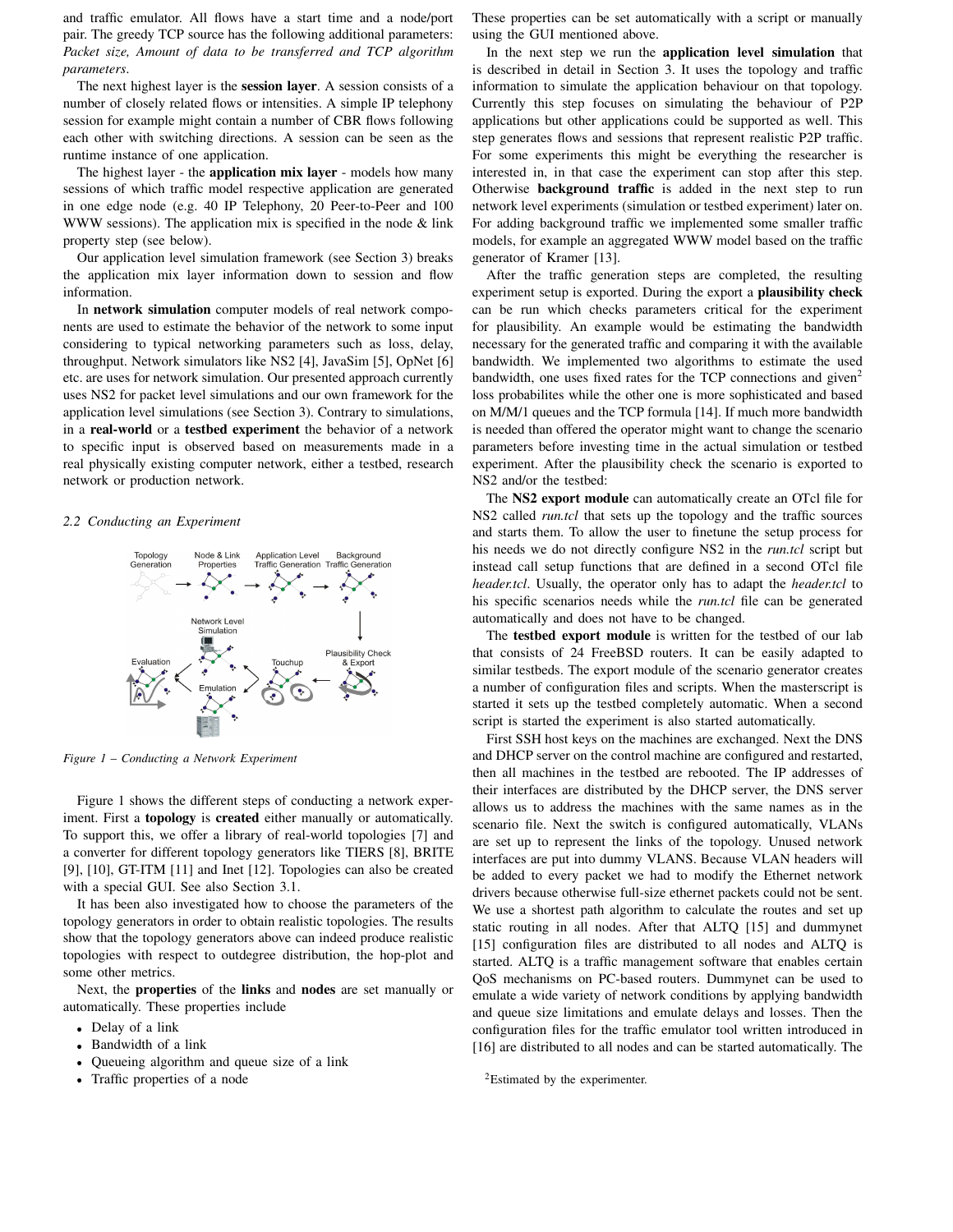clocks of our testbed machines are synchronized by a GPS receiver.

After the export step the packet level simulation or testbed experiment can be started and evaluated.

## 3. THE APPLICATION LAYER SIMULATION

In this section the Application Layer Simulation (ALS) step is described in more detail. In this step application **messages** instead of IP packets are analyzed. Every message has a well-defined size and content. In the context of the simulation, the underlying network structure is based on realistic physical structures respectively on Internet structures. Since this approach concentrates on a higher abstraction level it is possible to avoid the problems that arise in the simulation of large networks [17], [18], [2]. With the exact traffic model for the application layer, the ALS system is used for packet level traffic generation. Additional ALS can accomplish studies for analysis and optimization at application layer. It is beneficial to do this kind of studies with realistic simulation environment.

The ALS framework itself is implemented in C++ and is based on the ComNets Class Library (CNCL) [19]. CNCL is an object oriented library for event driven simulations. For graphical task the Boost Graph Library (BGL) [20] is used.

The application level simulation framework is roughly subdivided into four parts, the physical topology creation, the user/data model, the traffic forwarding and the protocol. In the following each part will be discussed in more detail.

# *3.1 Physical Topology Creation*

We start with the description of the underlying network topology for the ALS framework. That means a real-world network topology and not the overlay topology constructed by the application protocol as discussed in the Section 3.4. The topology is usually significantly influencing the outcome of the simulation. Important properties such as end-to-end delay and packet loss depend on the used network topology. This topic is discussed in more detail in the Traffic Forwarding Section 3.2 paragraph.

In order to proof the functionality of a particular peer-to-peer protocol in general, it is sufficient to use a small topology, which is optimized for the considered problem. There are a number of demonstrators for special peer-to-peer protocols [3]. For an effective analysis of the impact of large peer-to-peer networks on the underlying network it is meaningful to use realistic topologies with a large amount of routers and links [2], [21].

In accordance with real-world network structures, here topologies which are hierarchically structured and based on power law graphs [22] are used. A topology is represented as a graph  $G(V, E)$  which contains sets of vertices's and edges. In the Internet context the vertex is a router with properties like capacity and location. A edge is a link with the bandwidth and a start- and end router. All links of a graph are per default bidirectional. Thus the links (edges) become duplicated to unidirectional back- and forward-edges. Optionally, we can define the bandwidth for every direction separately. Each node has a fixed geographical location and for one and only node. If there are several nodes at one place there they are aggregated into one node.

Generally, we use a typical Internet topology at the Autonomous System (AS) level that contains three layers, a backbone, several regions and at the lowest level the access network respectively the LANs. The LAN structures are not mapped in an absolutely exact way, because the end-systems are connected directly with the access router (Point-of-Present, PoP) of the backbone. This abstraction is taken since the distances in the LAN are quite small compared to the distances in the backbone.

There are two address spaces, one for the physical network structure and the second for the overlay network. To a physical node in the network more than one overlay node (resp. a application endsystem) can become allocated. Thus, the ALS has an address system analogical to the real-world with overlay address and TCP/IP address space. This differentiation is necessary to model real-world behavior. For example, weeks after the turn-off of our experimental peer-to-peer system, a considerable amount of traffic, addressed to this peer-topeer system, was still measurable.

As already described in Section 2, both ALS and the ScenGen packet level simulation are based on an identical topology. So we can use the results from the ALS as input for the ScenGen simulations. With the exact traffic model for the application layer, the ALS system is used for traffic generation at packet level. In the following Table I, a example for this output data is given.

TABLE I INTERCHANGE DATA OF ALS AND SCENGEN

| stime     | packet      | snode | intermediate | enode |
|-----------|-------------|-------|--------------|-------|
| $\cdots$  |             |       |              |       |
| 0.0728907 | LOGIN(52)   | 45    | 13.2.3.6     | 25    |
| 0.0895437 | CONNECT(52) | 25    | 6, 3, 1, 12  | 58    |
| 0.0923754 | ACK(52)     | 58    | 12.1.3.6     | 25    |
| 0.0943661 | LOGIN(52)   | 51    | 10,1,2,13    | 45    |
| 0.0963656 | LOGIN(52)   | 45    | 13,2,1,10    | 51    |
| 0.101625  | CONNECT(52) | 51    | 10.1.3.6     | 25    |

... *stime:* start time in minutes, *packet:* message type and size, *snode:* physical address of start node, *intermediate:* comma separated list of intermediate nodes, *enode:* end node

By means of a graph model, which is based on the Boost Graph Library [20], all graphical tasks are computed such as the routing in a realistic network. The shortest path routing (similar to the prevalent Open Shortest Path First, OSPF) to model a realistic routing behavior is used. The routing information and the graph structure are basis for the traffic forwarding in the next Section.

# *3.2 Traffic Forwarding*

The Traffic Forwarding describes the transport of data from the source to the destination over a communication network. The main property is the duration of a transmission, i.e. the end-to-end delay. A good overview on modeling the end-to-end (e2e) delay can be found in [23], [24]. ALS applies an empirical model for the e2e delay. In the next paragraph it will be discussed.

In current peer-to-peer networks, several millions of users can be active simultaneously. Packet-layer simulations of such large and complex systems are limited by the performance. The difficulties in simulating large communication networks are discussed in studies [25], [17]. Therefore, in this approach a upper abstraction level is applied and consider only the application messages. Depending on the peer-to-peer protocol, the size and the content of a message is given. In the next step we are interested in the duration of the transfer of the message from the source to the destination peer. So the relevant property of a transmission in a communication network is in our approach the end-to-end delay.

There are many factors which influence the end-to-end delay. Considering all these factors (e.g. background traffic resp. noise, packet loss, etc.) could result in a suboptimal solution since to handle so many complex and difficult parameters consequently prohibits scalability. Thus we pursue the idea of using measurements as statistical pattern for the end-to-end delay. In the following, the modeling of the traffic forwarding in our simulation is described.

The end-to-end delay between the peers  $P_1$  and  $P_2$  must determined, see Figure 2. The dashed line in Fig. 2 represents the end-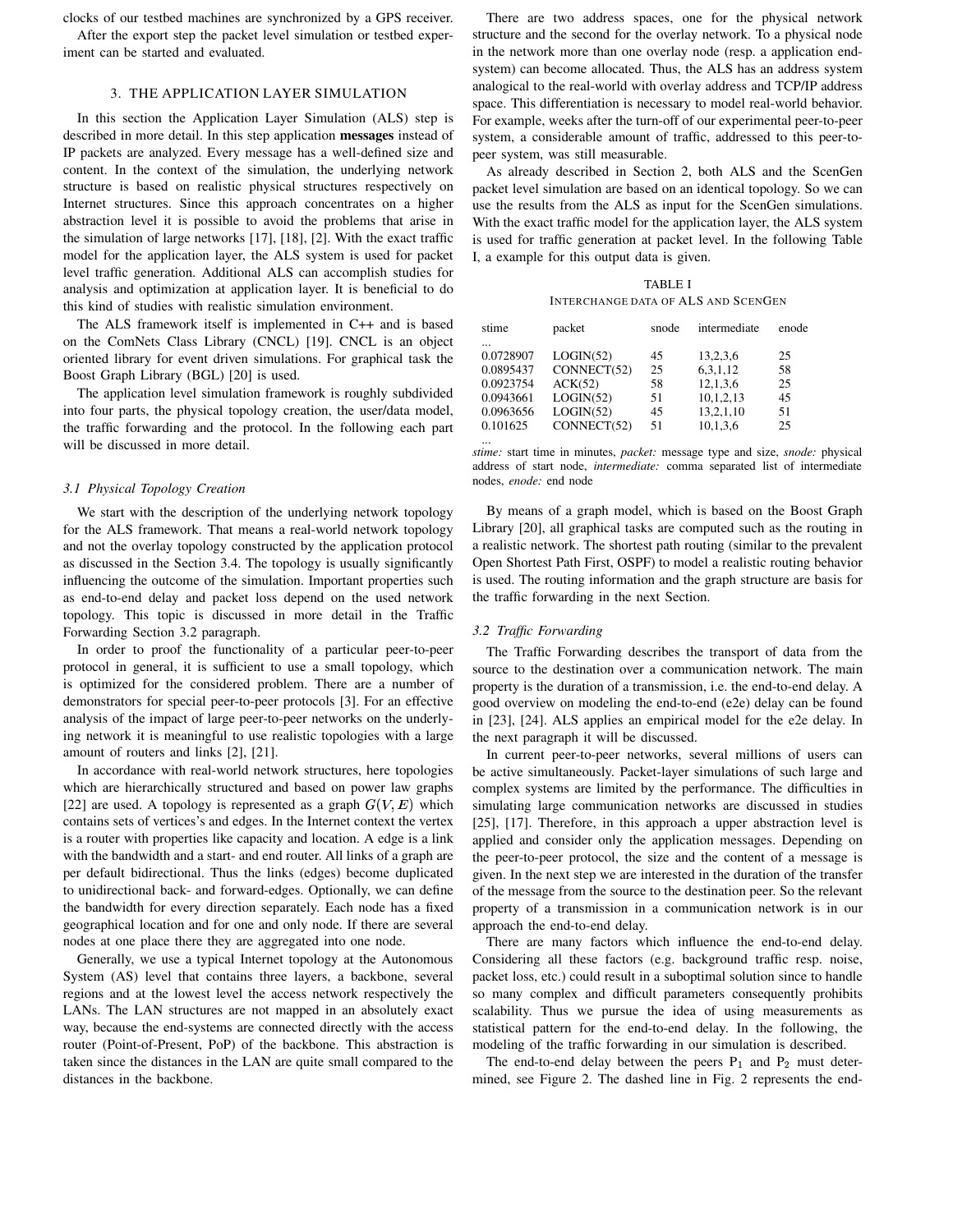

*Figure 2* – *Example scenario for a traffic forwarding in a peer-to-peer overlay network*

to-end delay between both end-systems. All the traversed links and routers are known. From this the end-to-end delay between two communicating peers is estimated. Messages from the peers incurring transmission delay  $T_h$ , the queuing delay  $Q_h$ , processing delay  $S_h$ and propagation delay  $P_h$  at each hop  $h$  from the source to the destination. Thus we get

$$
D = \sum_{h \in Path} (T_h + Q_h + S_h + P_h)
$$
 (1)

The only random component of the delay equation (1) consists of the queuing delay in the network,  $Q = \sum_{b \in Part} Q_b$ . The value of the total delay depends on the number of intermediate nodes (routers). In the example of Figure 2 we have five hops and four intermediate routers. The deterministic part of the transmission over the five links can be determined by the message size, the distance and the electromagnetic travel time in through the physical path. In [26], [27] the authors propose several distributions to determine the e2e delay that are based on measurement results in the Internet. Thus we are able to determine a realistic e2e delay with the suggested distributions and depending from the traversed route in the network. Later on, there is the possibility to verify the results in the ScenGen packet level simulation and if necessary restart the ALS with new parameters. At the moment the different e2e delays in the simulations is a problem. The estimation of the e2e delay delivers other results than the fairly exact computation of ScenGen, but the deviations are quite small.

#### *3.3 User and Data Model*

Our user model describes the behavior of a user who uses a peerto-peer client software. We use the notations "peer client", "peer" and "user" as synonyms because in this model a user can only start one client and a client corresponds to a peer. The data model represents the resources of a peer-to-peer network such the probability of the resource sizes. Both models are interdependent because in a peerto-peer system the behavior of the user is based on the search of resources. At first we describe the user model and hereafter the data model.

A typical action of a peer-to-peer user is to connect with the peerto-peer network. In the next step he can start to search for resources or stay online and the peer-to-peer client is able to process requests from other clients. After a certain duration the user leaves the peer-to-peer system. The user behavior depends on the peer-to-peer system (see the protocol Section 3.4), the daytime and many more parameters. There are many real-world observations and analysis of peer-to-peer traffic characteristics [28], [29], [30] that deal with these peer-to-peer parameters and distributions. ALS models a peer-to-peer user as an exponential ON/OFF source. Thereby the ON state is again divided in two sub-states : the *ACTIVE* state and the *IDLE* state. In the ACTIVE state the peer-to-peer client is currently sending a request to the peerto-peer network. Otherwise the client is in the in the IDLE state. Thus the client is ready to process queries from the other peers. For

changing between both states the Pareto or Exponential distributions are used. The distribution and the parameter depends on the used peer-to-peer protocol (see Section 3.4). The next important property of the user behavior is the mean upstream and downstream bandwidth of a peer-to-peer client. As well distributions based on the specific protocol [21], [31] are used.

Further we describe the data model which characterize the size and the rank of the shared resources. For the distribution of the size of files we can use some measurements for example [30], [31]. In the first step we apply a log-normal distribution for the determination of the file sizes like in [32]. But this approach is not exact and does not fit to each peer-to-peer system. For example the author of the measurement study presented in [33] argue that KaZaA client users share more video data than the eDonkey users. So the file size distribution of both peer-to-peer systems are quite different. The second item of the data model is the rank of a file. Based on the observation that only a few files produce the majority of the traffic volume the choice of the shared files have a big influence on the underlying Internet. If a peer starts to send a request, first by the distribution laws the rank and the size of the searched file will be determined. A possibility for a distribution is Zipf's law [21]. Then the request will be sent to adjacent peers. By the rank of the requested file every peer can determine the chance of success for an incoming request. The requesting peer gets messages from each peer who can provide the searched resource whereby all the steps for a query in a peer-to-peer system depends on the peer-to-peer protocol we handle in the next Section.

#### *3.4 Protocol*

The last part of the ALS framework is the protocol implementation. It is a quite generic part in order to create simulations with several protocol implementations. As already described in the introduction we consider peer-to-peer systems. For the conception phase we apply an implementation of a virtual super-peer protocol as described in [34]. We use this virtual protocol approach as a first step for further development toward most popular peer-to-peer systems like Gnutella, eDonkey and KaZaA. The central task of a peer-to-peer protocol is to support the searching for resources in the peer-to-peer search (overlay) network .

Thus the protocol supports the evaluation of incoming queries and if necessary the forwarding of this requests. Also it sends the own request toward the network and checks the number of hops of the request in the network. Because a peer-to-peer system is decentral organized, the protocol is responsible for the maintenance of the structure of the search network. For example in a super-peer structure many peers are connected with one super-peer. If too many peers are connected with one super-peer the system has to restructure itself. In a first step an additional super-peer is appointed and the peers are divided between the two super-peers. The rules for these functions are all central and must accomplish this functionality. Thus the protocol in a peer-to-peer systems has crucial influence on the whole search network and consequently to the underlying network resources. The properties of a peer-to-peer protocol are the:

- structure of the peer-to-peer search network,
- search behavior (e.g. number of hops, searching with distributed hash tables)
- network control (for example create or finish a connection, still alive messages, etc.)
- initial behavior (bootstrapping)
- influence of the user behavior
- $etc.$

In order to make a meaningful study about the impact of a peer-topeer system at the underlying Internet it is very important so model